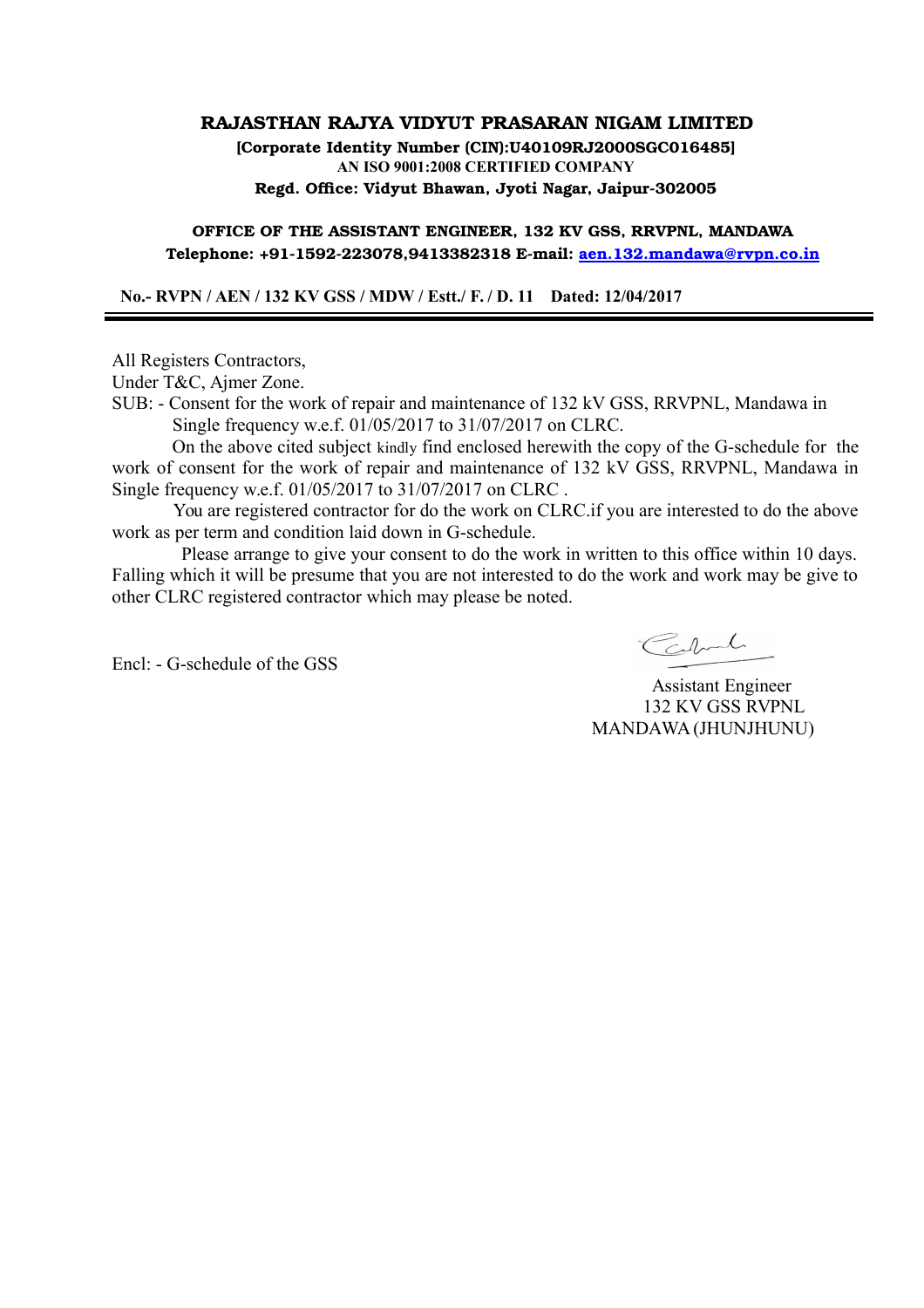

## **RAJASTHAN RAJYA VIDYUT PRASARAN NIGAM LIMITED**

 **[Corporate Identity Number (CIN):U40109RJ2000SGC016485] AN ISO 9001:2008 CERTIFIED COMPANY Regd. Office: Vidyut Bhawan, Jyoti Nagar, Jaipur-302005**

## **OFFICE OF THE ASSISTANT ENGINEER, 132 KV GSS, RRVPNL, MANDAWA Telephone: +91-1592-223078, E-mail: aen.132.mandawa@rvpn.co.in, Website: www.rvpn.co.in**

**G Schedule for Maintanance work of Substation on labour contract Rate as per order No.RVPN/SE(SSPC)/XEN(TK)/BSR/A1/D.21 dated 04.04.2011 Period (01/05/2017 to 31/07/2017)**

| S              | Description of Work                                                                                                                                                                                                                                                                                                                                                                                                                                                                                                                                                                                                                                                                                                                                                                                                                                                                                                                                                                                                                                                               | Unit | Qty. | Rate | Amount in |
|----------------|-----------------------------------------------------------------------------------------------------------------------------------------------------------------------------------------------------------------------------------------------------------------------------------------------------------------------------------------------------------------------------------------------------------------------------------------------------------------------------------------------------------------------------------------------------------------------------------------------------------------------------------------------------------------------------------------------------------------------------------------------------------------------------------------------------------------------------------------------------------------------------------------------------------------------------------------------------------------------------------------------------------------------------------------------------------------------------------|------|------|------|-----------|
| N <sub>0</sub> |                                                                                                                                                                                                                                                                                                                                                                                                                                                                                                                                                                                                                                                                                                                                                                                                                                                                                                                                                                                                                                                                                   |      |      |      | Rs        |
| 3.0            | <b>Maintenance of Bay Equipments</b>                                                                                                                                                                                                                                                                                                                                                                                                                                                                                                                                                                                                                                                                                                                                                                                                                                                                                                                                                                                                                                              |      |      |      |           |
|                |                                                                                                                                                                                                                                                                                                                                                                                                                                                                                                                                                                                                                                                                                                                                                                                                                                                                                                                                                                                                                                                                                   |      |      |      |           |
|                | Providing of work assistance as given below in Maintenance<br>work of following bay equipments such as Circuit Breaker,<br>Current Transformers, Lightning Arrestors, Isolators, CVTs,<br>PLCC equipments and corresponding Control and Relay<br>Panels. (All spares, lubricating material and only special T&P<br>shall be provided by RVPN. Cleaning material and general<br>$T\&P$ shall be arranged by the contractor.)<br>a) Checking of tightness of clamps &connectors.<br>b) Cleaning of all insulators.<br>c) Attending to oil leakage, if any.<br>d) Cleaning of all Junction Boxes and secondary terminal<br>hoxes.<br>e) Checking of operation of CB through relays and verifying<br>various logic and control circuits and annunciation circuits.<br>f) Measurement of CB operation timings.<br>g) Checking of Isolator operation and itsalignments.<br>h) Checking of gas pressures like SF6 & N2in circuit<br>breakers/CTs, etc.<br>i) Measurement of IR values of LAs, CTs and CVTs.<br>j) Lubrication of defined parts of all equipments all<br>required points. |      |      |      |           |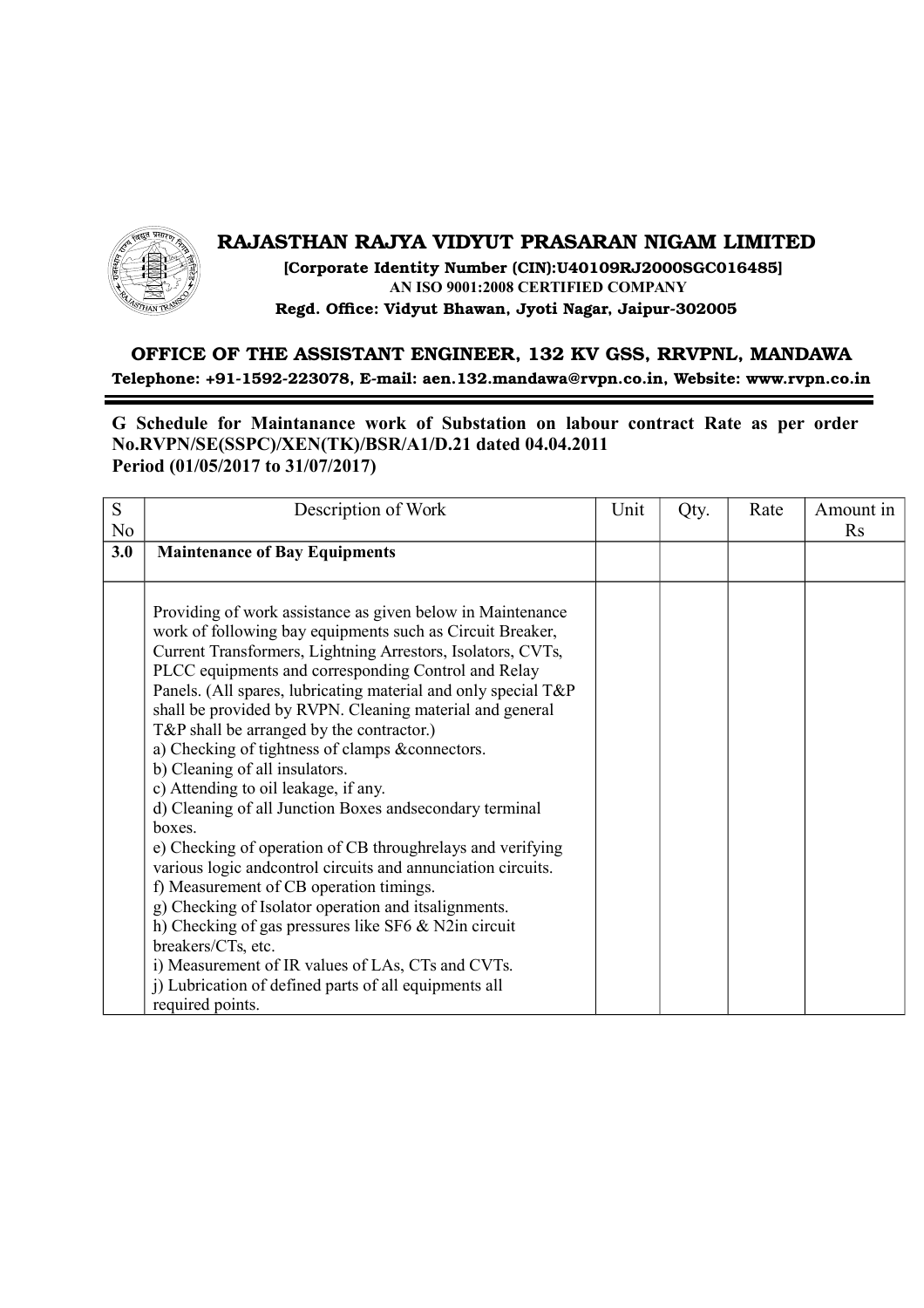| 3.1<br>3.2<br>3.3<br>3.4 | k) Washing the equipments. In case oilstains are present, then<br>washing is to bedone with use of detergent solution.<br>l) Cleaning of C&R panel from inside.<br>m) Providing other related work assistance as may be<br>required by Incharge.<br>$400$ KV Bay(1 No. Supervisor $+$ 10 Nos. Workmen)<br>220 KV bay (1 No. Supervisor + 8 Nos. Workmen)<br>132 KV bay (1 No. Supervisor + 6 Nos. Workmen)<br>33 or 11 KV bay (1 No. Supervisor $+$ 5 Nos. Workmen)                                                                                                                                                                                                                                                                                                                                                                                                                                                                                                                                                                                                                                                                                                                      | Each<br>Each<br>Each<br>Each | $\boldsymbol{0}$<br>$\boldsymbol{0}$<br>$4*1$<br>$10*1$ | 2773.00<br>2332.00<br>1892.00<br>1666.00 | $\boldsymbol{0}$<br>$\boldsymbol{0}$<br>7568.00<br>16660.00 |
|--------------------------|------------------------------------------------------------------------------------------------------------------------------------------------------------------------------------------------------------------------------------------------------------------------------------------------------------------------------------------------------------------------------------------------------------------------------------------------------------------------------------------------------------------------------------------------------------------------------------------------------------------------------------------------------------------------------------------------------------------------------------------------------------------------------------------------------------------------------------------------------------------------------------------------------------------------------------------------------------------------------------------------------------------------------------------------------------------------------------------------------------------------------------------------------------------------------------------|------------------------------|---------------------------------------------------------|------------------------------------------|-------------------------------------------------------------|
| 4.0                      | <b>Maintenance of Power Transformers</b>                                                                                                                                                                                                                                                                                                                                                                                                                                                                                                                                                                                                                                                                                                                                                                                                                                                                                                                                                                                                                                                                                                                                                 |                              |                                                         |                                          |                                                             |
|                          | Providing of work assistance as given below inMaintenance of<br>Power Transformers for the following types of Power Trans-<br>formers. (All spares, lubricating material and only specialT&P<br>shall be provided by RVPN. Cleaningmaterial and general T&P<br>shall be arranged by the contractor.)<br>a) Cleaning of porcelain of bushings.<br>b) Checking of tightness of clamps & Connectors.<br>c) Cleaning of Buchholz $\&$ oil surge relays.<br>d) Cleaning of glasses of all oil level indicators.<br>e) Cleaning of marshalling box, cooler control cubicle,<br>thermometer etc., as provided.<br>f) Attending to oil leakage from Transformer Body &<br>Bushings.<br>g) Checking of oil level in oil filled bushings.<br>h) Checking of Drycol air drying system.<br>i) Measurement of I.R. values.<br>j) Measurement of earth resistance.<br>k) Testing of PRD<br>l) Checking of tripping circuits of Buchholz & WDG, oil<br>temperature controls and protection scheme.<br>m) Checking of OLTC gear operations.<br>n) Checking of auto circuits of cooling bank.<br>o) Taking of oil samples for testing.<br>p) To carryout other special measurements asmay be<br>required. |                              |                                                         |                                          |                                                             |
| 4.1                      | q) Providing of other related work assistance as may be<br>required by work incharge.<br>400/220 kV, 315 MVA or 250 MVA                                                                                                                                                                                                                                                                                                                                                                                                                                                                                                                                                                                                                                                                                                                                                                                                                                                                                                                                                                                                                                                                  | Each                         | $\boldsymbol{0}$                                        | 1797.00                                  | $\boldsymbol{0}$                                            |
| 4.2                      | (8 Nos. Workmen)<br>220/132 kV, 100 MVA or 50 MVA and 220/33 kV,<br>(6 Nos. Workmen)                                                                                                                                                                                                                                                                                                                                                                                                                                                                                                                                                                                                                                                                                                                                                                                                                                                                                                                                                                                                                                                                                                     | Trf.<br>Each<br>Trf.         | $\mathbf{0}$                                            | 1357.0                                   | $\boldsymbol{0}$                                            |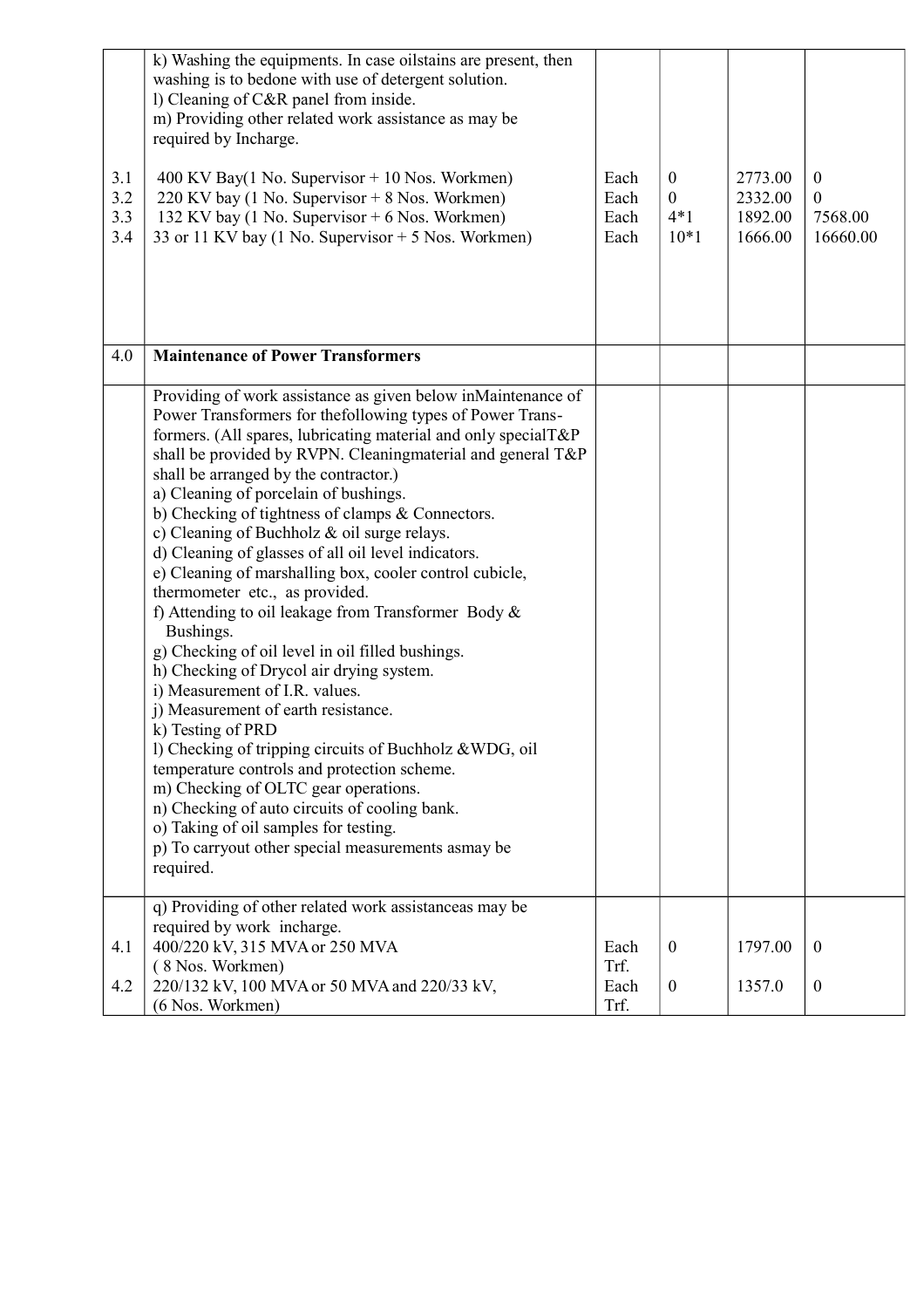| (5 Nos. Workmen)<br>Trf.<br>33/11 kV & Aux. supply station Transformer<br>$01*1$<br>Each<br>774.00<br>774.00<br>4.4<br>(3 Nos. Workmen)<br>Trf.<br><b>Maintenance of Bus Bars and Associated</b><br>5.0<br><b>Equipments</b><br>Providing work assistance as given below inmaintenance work<br>of Bus bars of variousvoltage levels. (All spares, lubricating<br>materialand only special T&P shall be provided by RVPN.<br>Cleaning material and general T&P shallbe arranged by the<br>contractor.)<br>a) Tightening of clamps & connectors onoverhead bus<br>conductors and gantries (at a maximum height of 25 meter<br>using safetybelts). Also, tightening of clamp/connectors of<br>all bus side associated equipments.<br>b) Replacement of worn out clamps &connectors of bus during |
|-----------------------------------------------------------------------------------------------------------------------------------------------------------------------------------------------------------------------------------------------------------------------------------------------------------------------------------------------------------------------------------------------------------------------------------------------------------------------------------------------------------------------------------------------------------------------------------------------------------------------------------------------------------------------------------------------------------------------------------------------------------------------------------------------|
|                                                                                                                                                                                                                                                                                                                                                                                                                                                                                                                                                                                                                                                                                                                                                                                               |
|                                                                                                                                                                                                                                                                                                                                                                                                                                                                                                                                                                                                                                                                                                                                                                                               |
|                                                                                                                                                                                                                                                                                                                                                                                                                                                                                                                                                                                                                                                                                                                                                                                               |
|                                                                                                                                                                                                                                                                                                                                                                                                                                                                                                                                                                                                                                                                                                                                                                                               |
|                                                                                                                                                                                                                                                                                                                                                                                                                                                                                                                                                                                                                                                                                                                                                                                               |
|                                                                                                                                                                                                                                                                                                                                                                                                                                                                                                                                                                                                                                                                                                                                                                                               |
|                                                                                                                                                                                                                                                                                                                                                                                                                                                                                                                                                                                                                                                                                                                                                                                               |
|                                                                                                                                                                                                                                                                                                                                                                                                                                                                                                                                                                                                                                                                                                                                                                                               |
|                                                                                                                                                                                                                                                                                                                                                                                                                                                                                                                                                                                                                                                                                                                                                                                               |
|                                                                                                                                                                                                                                                                                                                                                                                                                                                                                                                                                                                                                                                                                                                                                                                               |
|                                                                                                                                                                                                                                                                                                                                                                                                                                                                                                                                                                                                                                                                                                                                                                                               |
|                                                                                                                                                                                                                                                                                                                                                                                                                                                                                                                                                                                                                                                                                                                                                                                               |
|                                                                                                                                                                                                                                                                                                                                                                                                                                                                                                                                                                                                                                                                                                                                                                                               |
|                                                                                                                                                                                                                                                                                                                                                                                                                                                                                                                                                                                                                                                                                                                                                                                               |
|                                                                                                                                                                                                                                                                                                                                                                                                                                                                                                                                                                                                                                                                                                                                                                                               |
|                                                                                                                                                                                                                                                                                                                                                                                                                                                                                                                                                                                                                                                                                                                                                                                               |
|                                                                                                                                                                                                                                                                                                                                                                                                                                                                                                                                                                                                                                                                                                                                                                                               |
|                                                                                                                                                                                                                                                                                                                                                                                                                                                                                                                                                                                                                                                                                                                                                                                               |
| work under itemNo. (a).                                                                                                                                                                                                                                                                                                                                                                                                                                                                                                                                                                                                                                                                                                                                                                       |
| c) Cleaning of all insulators of suspension and tension strings                                                                                                                                                                                                                                                                                                                                                                                                                                                                                                                                                                                                                                                                                                                               |
| of bus bars and insulators of bus isolators, Bus CVT's /PT's                                                                                                                                                                                                                                                                                                                                                                                                                                                                                                                                                                                                                                                                                                                                  |
| Checking of operation of Bus isolators and their alignment                                                                                                                                                                                                                                                                                                                                                                                                                                                                                                                                                                                                                                                                                                                                    |
| including motorizeoperation.<br>e) Maintenance of operating mechanism &switches, etc.                                                                                                                                                                                                                                                                                                                                                                                                                                                                                                                                                                                                                                                                                                         |
| f) Lubrication of all moving parts.                                                                                                                                                                                                                                                                                                                                                                                                                                                                                                                                                                                                                                                                                                                                                           |
| g) Providing of other related work assistanceas may be                                                                                                                                                                                                                                                                                                                                                                                                                                                                                                                                                                                                                                                                                                                                        |
| required by Work Incharge.                                                                                                                                                                                                                                                                                                                                                                                                                                                                                                                                                                                                                                                                                                                                                                    |
| Each<br>2386.00<br>$\boldsymbol{0}$<br>$\boldsymbol{0}$                                                                                                                                                                                                                                                                                                                                                                                                                                                                                                                                                                                                                                                                                                                                       |
| 400 KV Bus Section (1 No. Supervisor $+6$ Nos. Workmen)<br>5.1<br>220 KV Bus Section(1 No. Supervisor + 6 Nos. Workmen)<br>$\boldsymbol{0}$<br>1940.00<br>5.2<br>Sectio<br>$\mathbf{0}$                                                                                                                                                                                                                                                                                                                                                                                                                                                                                                                                                                                                       |
| 5.3<br>132 KV Bus Section(1 No. Supervisor + 4 Nos. Workmen)<br>$4*1$<br>1446.00<br>5784.00<br>n                                                                                                                                                                                                                                                                                                                                                                                                                                                                                                                                                                                                                                                                                              |
| 5.4<br>33 KV or 11 KV Bus section(1 No. Supervisor + 4 Nos. Work-<br>$04*1$<br>1351.00<br>5404.00                                                                                                                                                                                                                                                                                                                                                                                                                                                                                                                                                                                                                                                                                             |
| men)                                                                                                                                                                                                                                                                                                                                                                                                                                                                                                                                                                                                                                                                                                                                                                                          |
|                                                                                                                                                                                                                                                                                                                                                                                                                                                                                                                                                                                                                                                                                                                                                                                               |
| Total<br>Rs 38630.00                                                                                                                                                                                                                                                                                                                                                                                                                                                                                                                                                                                                                                                                                                                                                                          |

Add 60% above for CLRC as per order No.RVPN/SE/SSPC/TK/A.1 /TN-2975/CLRC/D.501 Dated 24.05.2013 Rs. 23178

Grand Total Rs.**61808.00**

(Rs.Sixty one thousand eight hundred eightonly)